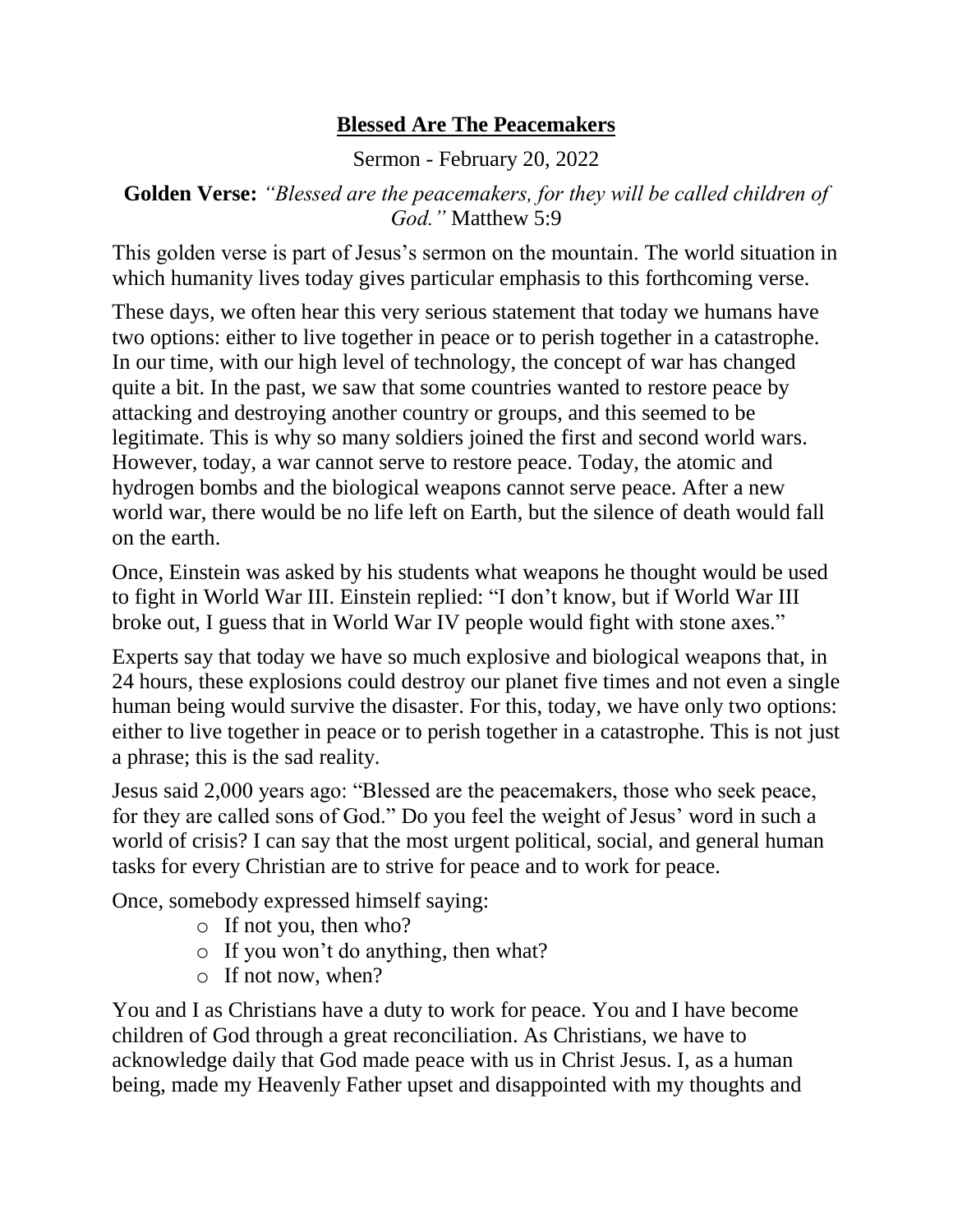actions. Following my own heart's desire, I estranged myself from God. However, for the merits of Jesus, God forgave me and forgives me daily. At the cross of Golgotha, there was a great bond of peace created between earth and heaven, man and God. And in this peace treaty, God was the initiator. In the child of Bethlehem, then on the cross and death of Jesus, God reconciled with you and me, and proclaimed peace to you and me from heaven. After Jesus proclaimed on his cross that "it is done … it is completed", after the death of Jesus, God said to you and to me: My child, all evil, rebellion, transgression that you have committed against me are forgiven, buried, forgotten.

God did not want to destroy humanity again as he did once with flooding the earth. Our Heavenly Father wanted to reconcile with the people, with you and me. Jesus Christ paid the price of reconciliation and peace. Your freedom from sin, your new life as a Child of God, was such a great matter for Christ Jesus, that He sacrificed Himself for you. This is what the prophet Isaiah said*: "The peace of our peace is upon him"* (Isaiah 53:5) - on Jesus. God considers the crucifixion of Jesus as if all those who believe in Jesus have suffered the punishment for their sins in Him and through Him. Yes, for you and for me, Jesus suffered and paid the price of reconciliation.

This is why God does not accuse us, even though we were and we are hurting Him many times every day. This is why Christ Jesus does not recall our sin again and again, but simply points at the cross and says: See, I love you so much, you are so dear to me. that I was able to do this for you.

Dear beloved, God reconciled with us through the cross of Jesus, and so we all became children of God. This is why our duty is to make peace with each other and to work for peace, simply because we are Christians and children of God. This has to be the conduct of the Christian. You and I, as children of God, have to do the same thing as our heavenly Father did: passionately, we have to do everything for peace. We have to strive for peace, to work for peace, to create peace, and we have to do everything for peace.

**At this point, we might raise a very important question: What can I do and what can our church do for peace today?** I would say that it has to be our special task for us to pray from the bottom of our hearts: *"Your kingdom come, your will be done, on earth as it is in heaven."* (Matthew 6:10) Let there be peace on earth and let it begin with me. Let us earnestly pray that international tensions between nations should be resolved.

We have to work for this word to be as true and pure, as mighty, as the word of God that proclaims peace of Christ to the world: true, pure, and mighty.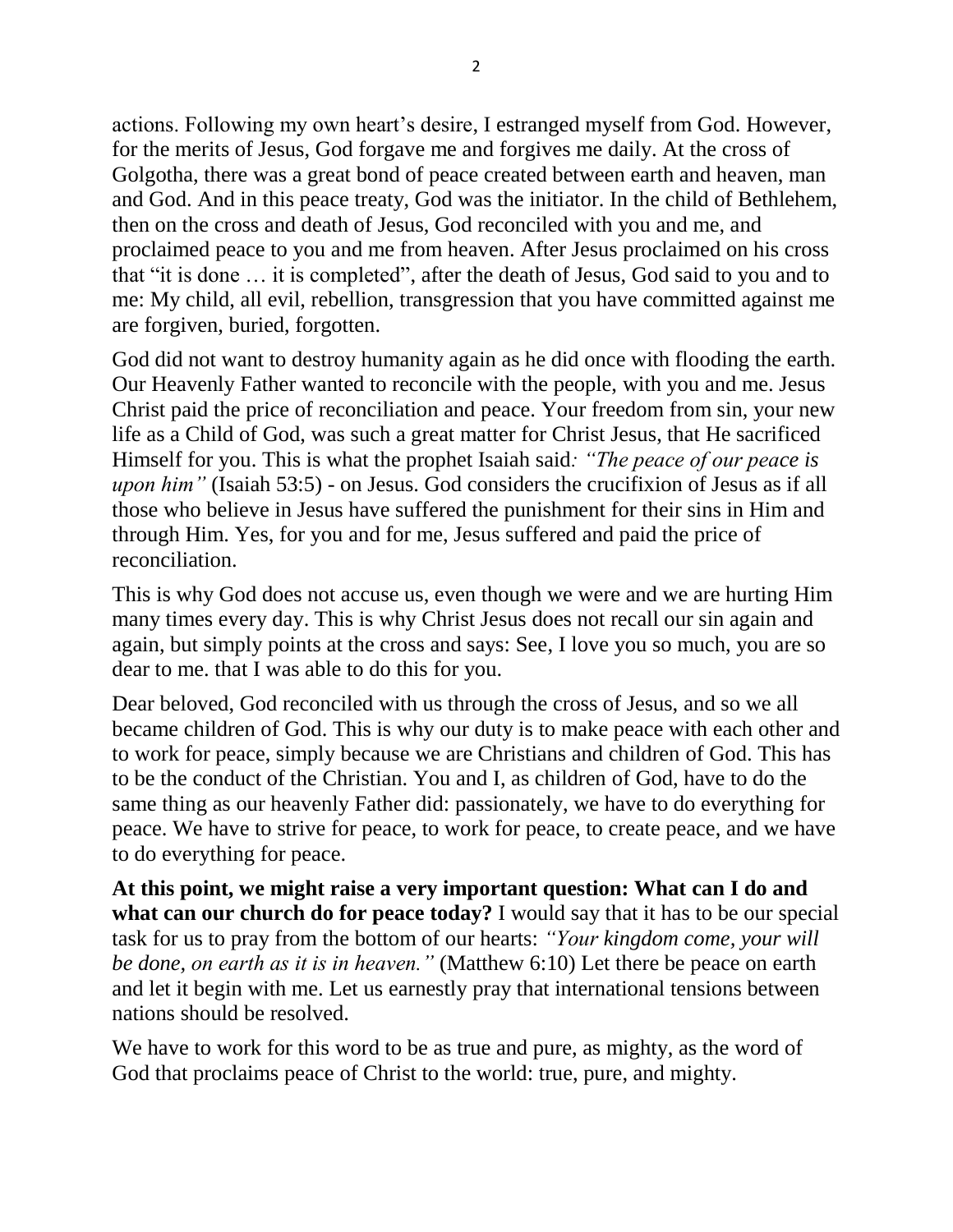*"Therefore, if anyone is in Christ, the new creation has come: The old has gone, the new is here! All this is from God, who reconciled us to himself through Christ and gave us the ministry of reconciliation: that God was reconciling the world to himself in Christ, not counting people's sins against them. And he has committed to us the message of reconciliation. We are therefore Christ's ambassadors, as though God were making his appeal through us. We implore you on Christ's behalf: Be reconciled to God. God made him who had no sin to be sin for us, so that in him we might become the righteousness of God"* (2 Corinthians 5:17-21).

Dear beloved, it is very important to be informed about the world's problems. We should not isolate ourselves from the world's problems, from those who suffer, who have no daily bread, daily water, and who are persecuted and executed for their Christian faith. It is not enough to say how sorry we are for them. It is not enough only to pray for those in deep need. It is extremely important to pray for this world, to stand before God for this world, and to pray for grace. But we have to do more because we all can do more. We have to bear the burden of responsibility for the people who are suffering.

God does pays attention to our prayers when we ask Him. There are gifts from God that He only gives into praying hands and hearts and gives to the world because of our prayers. Often, the future of a person, a group or a nation depends on the prayers of believers. This is why it is the primary task of our Church, to create prayer chains for those in need. A very special tool for a believer to create peace is prayer. It is so comforting to know that you and I and so many Calvin family members and friends are in this battle line praying for peace.

Let's recall the previous saying:

- o If not you, then who?
- o If you won't do anything, then what?
- o If not now, when?

Just as the air is always polluted with all kinds of bacteria, so the spiritual atmosphere and our hearts are constantly saturated with the bacillus of strife, the explosive tempers of sensitivity, jealousy, envy, and distrust.

We must constantly cleanse this restless spiritual atmosphere with our prayers.

When a believer is praying from the bottom of the heart, it is as if he or she is entering heaven, because, when we pray, we are kneeling before the throne of God. And when we then get up from prayer, we are about to return from heaven, but not with empty hands, because we always bring something from heaven back to earth. That is why the apostle Paul says: *"Take heed to those who are there."* (Colossians 3:2)